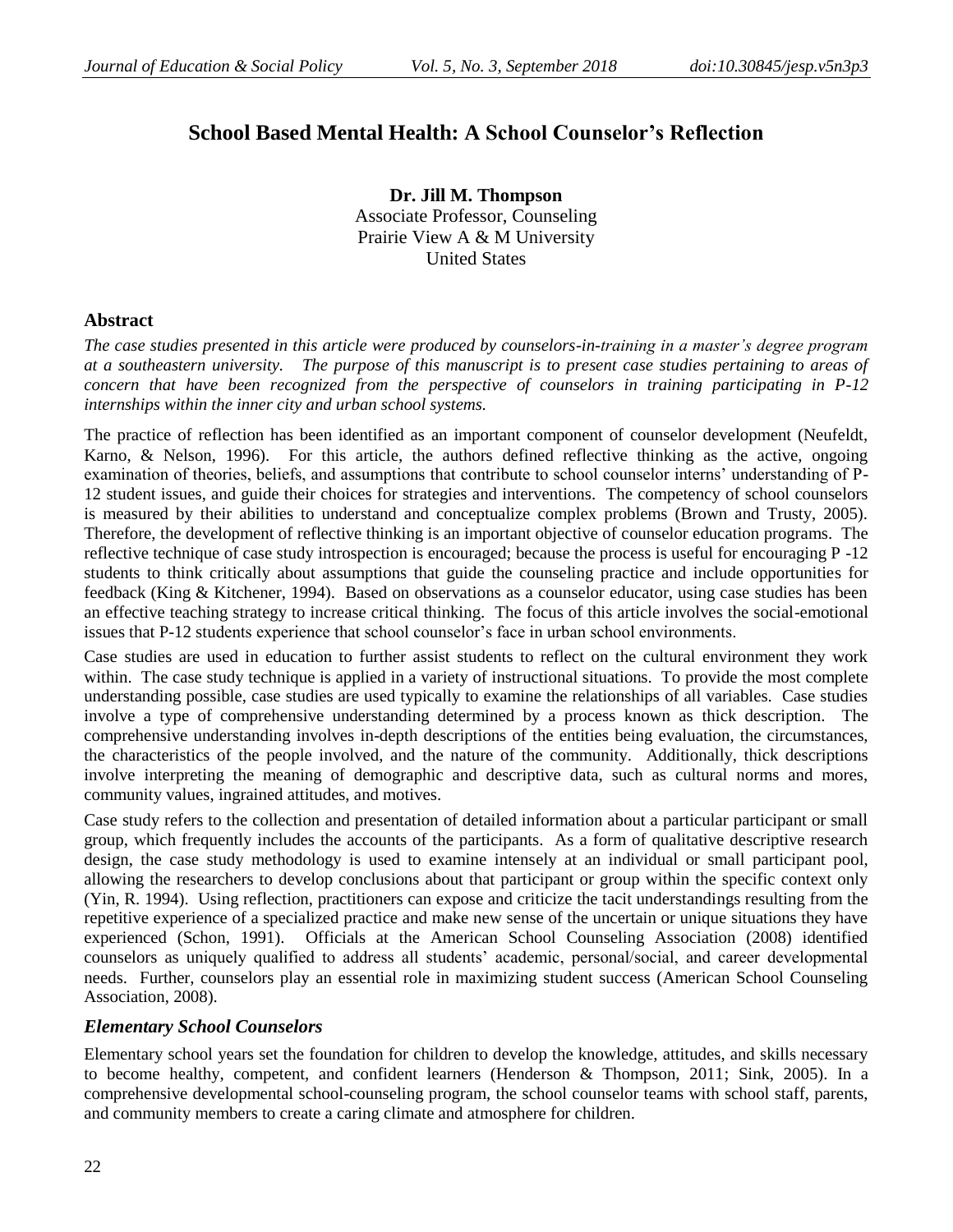By providing education, early identification of conduct disorders, and intervention for inappropriate conduct, school counselors can help every child achieve academic success. Professional elementary school counselors must hold a master's degree and maintain required state certification in school counseling ( Dollarhide & Saginak, 2017). Maintaining certification involves on-going professional development to remain knowledgeable on issues of education reform and the challenges facing students (Brown & Trusty, 2005) in modern schools. Membership with pertinent professional associations is useful for enhancing a school counselor's knowledge and effectiveness.

### *Middle School Counselors*

Middle school students are characterized by rapid physical growth, curiosity about their world, and emerging selfidentity issues (Henderson & Thompson, 2011; Boyd & Bee, 2015). Middle school counselors enhance the learning process and promote academic achievement.

School-counseling programs are essential and used to help students achieve optimal personal growth, acquire positive social skills and values, set appropriate career goals, and realize their full academic potential to become productive, contributing members of their communities A professional middle school counselor needs to hold a master's degree and maintain required state certifications in school counseling. Maintaining certifications, including on-going professional development, assures counselors remain abreast of education reform issues, and current challenges facing students. Membership in a professional association is encouraged, because it is useful for enhancing the school counselor's knowledge and effectiveness.

## *High School Counselors*

For students, the high school years are filled with growth, promise, excitement, frustration, disappointment, and hope. It is the time when students begin to discover what the future holds for them. For students, secondary school counselors enhance the learning process and promote academic achievement (Henderson & Thompson, 2011; Boyd & Bee, 2015). School counseling programs are essential for helping students achieve optimal personal growth, acquiring positive social skills and values, setting appropriate career goals, and realizing their full academic potential as productive, contributing members of their communities. Professional high school counselors hold a master's degree and maintain required state certifications in school counseling (Schmidt, 2014). Regardless of their level, professional school counselors are certified/licensed educators who are qualified to address the developmental needs of all students using the implementation of a comprehensive school counseling program, which is results-based and data-driven (American School Counseling Association, 2008). For school counselors, the most important aspect in building, maintaining, implementing, and evaluating programs is data (Sink et.al, 2008). The goal for school counselors is student success; therefore, the implementation of effective interventions produces the best outcomes (Schmidt, 2014). To accurately identify the needs of the school population, data collection is necessary (American School Counseling Association, 2004). Case studies are used as an effective source of data, because frequently they are discussed within the context of qualitative research and naturalistic inquiry.

Often, the term, case study, is used interchangeably with ethnography, field study, and participant observation (William, 2007). The underlying philosophical assumptions in case studies are similar to these types of qualitative research (ethnography, field study, participant observation), because all occur in a natural setting, such as a classroom, neighborhood, or private home. Case study is not a new form of research, because naturalistic inquiry was the primary research tool used until the scientific method was developed (Colorado State University, 1993-2010).

Case study is an in-depth exploration of a particular context or population, such as a classroom or group of individuals, and involves the collection of extensive qualitative data usually through interview, observation, and document analysis (State Educational Technology Directors Association, 2008). Typically, counseling case studies include the demographics of students, reasons for referral, sequences of events, fictitious names, and any other pertinent information regarding the students referred for counseling. Normally, case studies are used to examine the interplay of all variables to provide a complete understanding of an event or situation (Colorado State University, 1993-2010). The use of the case study as an instructional delivery method transfers much of the responsibility for learning from the instructor to the student who, as a result, shifts away from passive absorption to active construction (Boehrer & Linsky, 1990). Using careful examination and discussion of various cases, counselors-in-training learn to identify actual problems, recognize all contributing factors, and increase awareness of the student's key experience (Merseth, 1991).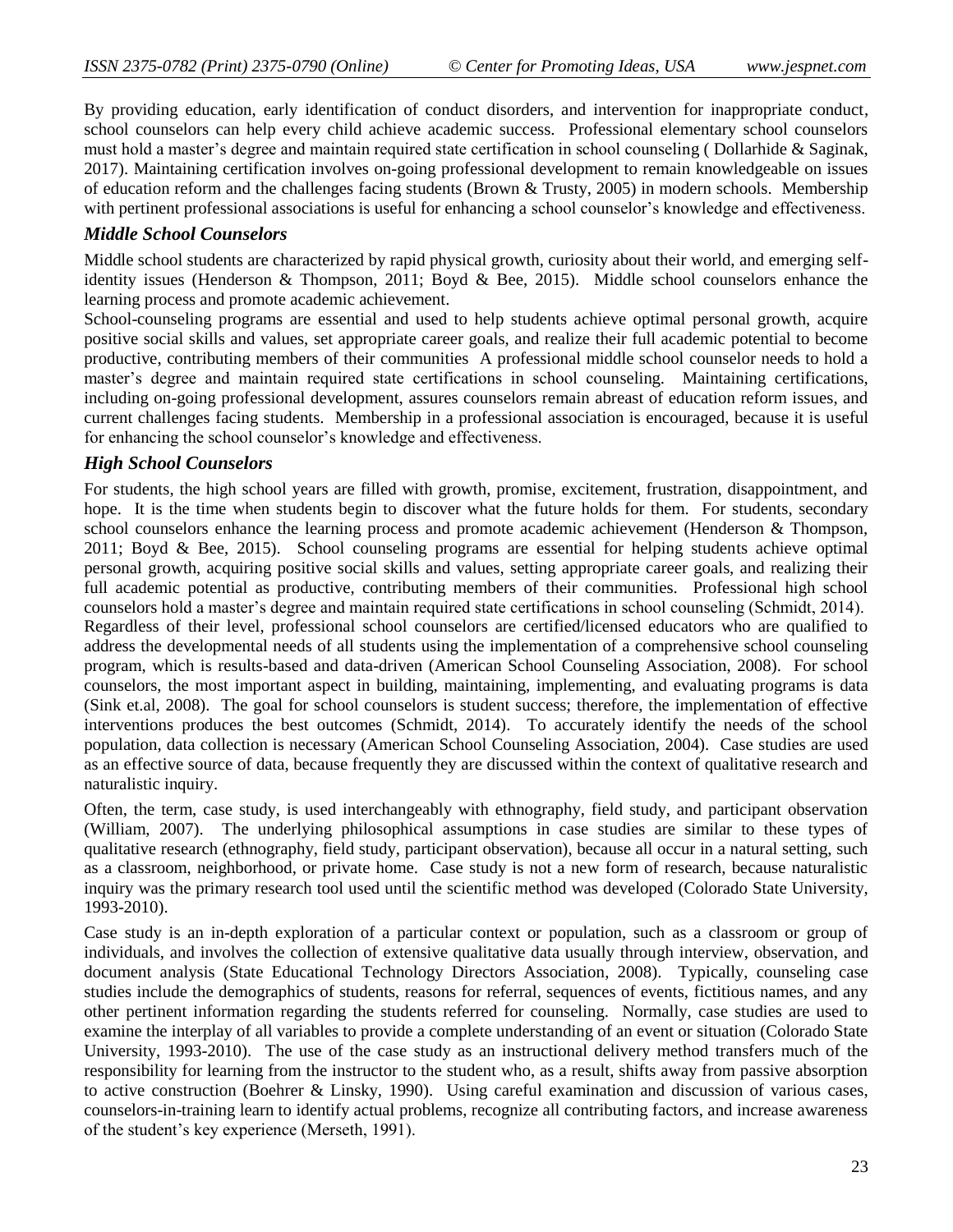Therefore, when presented with a case, the counselor-in-training can effectively conceptualize and approach the case using assessments, intervention procedures, then apply theories to generate effective and appropriate strategies and interventions (Studer, 2005). Implementing case studies into the counselor training environment is beneficial for counselors-in-training when assessing the application of concepts to complex real world situations, and the application of theories to generate effective and appropriate strategies and interventions (Dunn and Brooks, 2004). Working in groups on case studies can also help counseling-in-training students develop interpersonal skills and their abilities to work in teams (Center for Teaching and Learning, 1994). Case studies are useful in helping students make connections between obvious issues and deeper issues of concern (Center for Teaching and Learning, 1994).

In the training environment, case studies are used to synthesize real life scenarios for counselors-in-training. Case studies are used to help counselors-in-training gain insight into creating and building strategies and interventions via group discussions (McLeod, 2010).

Case studies are used to require the counselor-in-training to isolate and contemplate the essential issues compared to theoretical concepts and the impact of the larger environment (Peters, 2000-2006). Additionally, case studies are useful for preparing counselors-in-training to build on their knowledge and skills, using their invaluable experiences within the field and the classroom, to present a best solution rationale, and make recommendations as a team for each case. Working among colleagues to problem solve on abstract ideas is the essence of personal empowerment and the efficacy of counselors-in-training (Shulman, 2004). Counselor educators use case studies to build a repertoire of methods and solutions that are useful when they enter the school environment. In the training environment, case studies are used to brainstorm ideas, encourage dialogue, and produce action plans (McLeod, 2010). Gaining the concept of teamwork, counselors-in-training expand on their level of perception by being able to gain a wider scope of society (Peters, 2000-2006).

Provided in the current document are P-12 case studies that highlight identified needs and interventions from the perspectives of counseling interns enrolled in a master's degree program. Sharing information from the field increases the repertoire of strategies and interventions for future clients and cases. The cases presented are authentic P-12 cases that interns encountered during their field experience.

#### *P-12 Social-Emotional Case Studies*

#### **Elementary School Level**

#### **Case Study One:**

*Demographics.* An 8-year-old third grader. She is Dominican and attends an inner city school in a southwestern metropolitan city. She is an only child and lives with her mother and grandmother. Her grandmother acts as her primary caregiver, because her mother has two jobs. However, her mother drops her off at school in the mornings, and then goes to work. Her father separated from the family in 2009.

*Background information*. She attended a different school for second grade. Her mother reported when she began the second grade she struggled with separating from her mother when arriving at school. After three months, Raiza adjusted to the separation from her mother at school in the mornings. Currently, Raiza is in a new school and she is displaying the same separation behaviors. Specifically, when Raiza walks into the school building, she begins crying hysterically, complaining of stomachaches and, occasionally, she regurgitates. The initial response by the administrator regarding Raiza's behavior was to dismiss her from school, but when the daily pattern was noted, the counselor suggested that the mother take Raiza to the pediatrician. The mother returned and told the counselor that she had taken Raiza to the hospital and the doctor found that she had a mild urinary tract infection (UTI).

*Reason for referral.* Raiza was referred to the school counselor because of her struggle to separate from her mother. Raiza has emotional outbursts when her mother leaves her at school. The school counselor was asked to assist with Raiza in the mornings when she was dropped off at school based on her consistent crying and complaining.

*Sequence of events.* The day after Raiza was seen by her pediatrician, she came to school and began crying and begging her mother not to leave. Raiza said she did not want to stay at school and complained she did not feel well.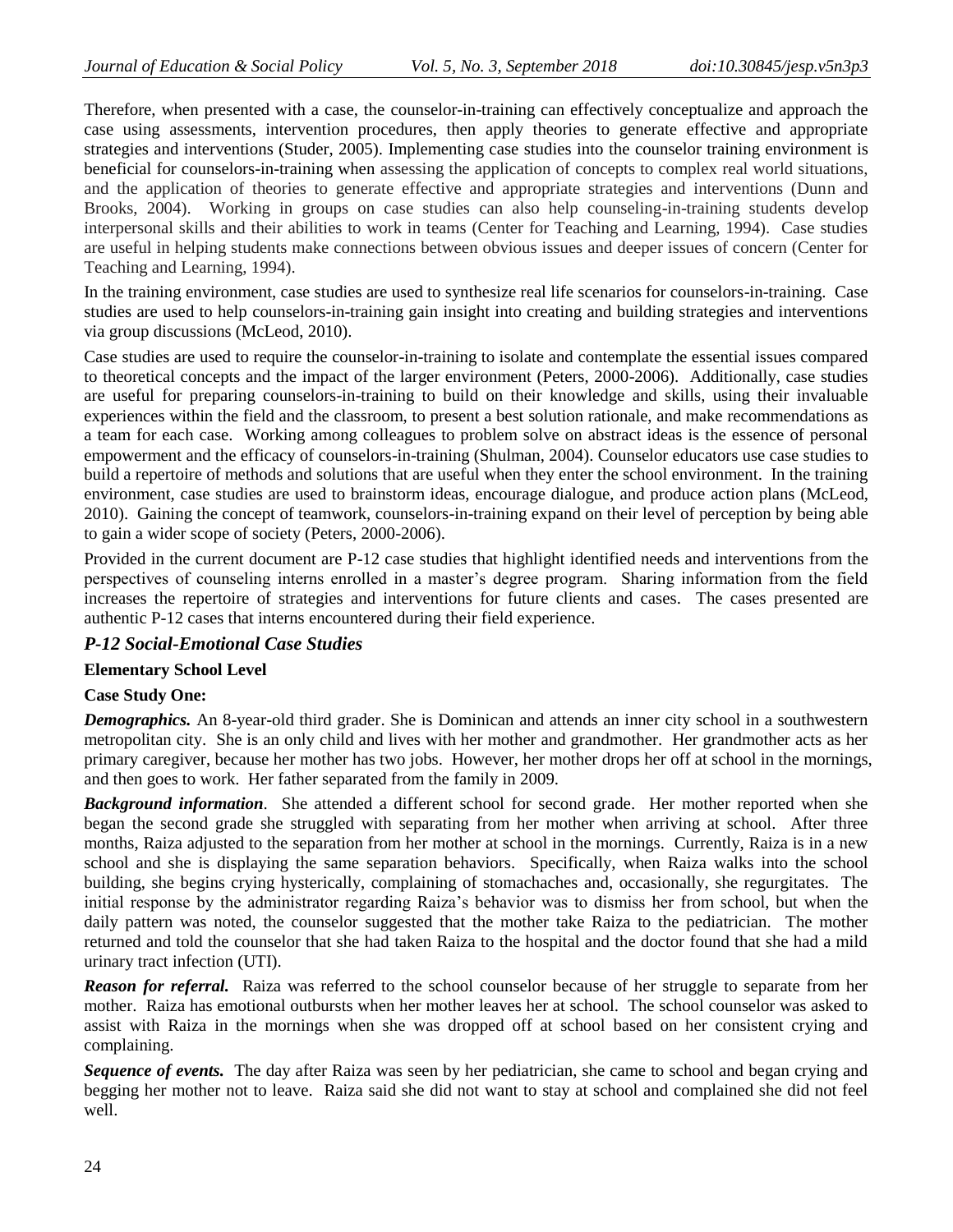The counselor pulled Raiza aside and said, If you calm down, your mother will stay out here in the hallway for a while until you get settled and then leave. But, if you continue to cry she is going to leave and you will have to stay here anyway. As a result, Raiza calmed down and her mother departed. Immediately, Raiza began to cry and beg for her mother. One of the teachers who was in the hallway attempted to calm her down, asking Raiza to join her in her classroom. Raiza went with the other teacher and appeared to regain her composure. While in the classroom, the teacher asked Raiza if she wanted to talk about how she was feeling. Raiza responded "No", but she was willing to write how she felt. Raiza wrote, "I don't like when my mother leaves, because I am scared she won't come back. I know my mom gets mad when I cry but I can't help it." The situation with Raiza has been ongoing since the school year began. Though her emotional displays vacillated from mild to extreme, the counselor noticed that it was worse after weekends.

**Fresh eyes: Strategies and interventions**. Raiza verbalized that she does not like it when her mother leaves her, because she is scared that her mother will not return. Therefore, helping Raiza understand patterns of consistency regarding her mother returning daily to get her from school may help Raiza adjust more easily when coming to school in the morning.

*Strategy 1.* The first strategy can be to place a picture of her mother on the front side of an index card and on the back side list the drop off times in the morning, lunch time, and the pick-up time. The lunch time can be explained to Raiza as the halfway point in the day to seeing her mother again. The index card would be placed on Raiza's desk with a clock pointing out the times for each milestone. The purpose of the card would be shared with Raiza, explaining to her that if at any time during the school day she feels scared or misses her mother, that she can flip the card over and see the picture of her mother.

*Strategy 2.* Strategy 2 involves inviting Raiza's mother to the school to have breakfast with Raiza. The rationale is the strategy would provide a sense of security for Raiza and be useful in allowing her to become comfortable in the school environment before her mother leaves.

#### *Case Study Two: Evan*

*Demographics*. Evan is a 6-year-old kindergartner. He is African American and attends school at an inner city southeastern public school. Evan lives with his biological mother, a stepfather, and two biological sisters, who are 12 and 16 years old, respectively. Evan is the youngest. At the age of three, Evan was hit by a car and was medically evaluated. Currently, Evan has not incurred any major problems from the accident and has not had any medical follow-up since the accident.

*Background information*. Academically, Evan is on target for his age and grade level. Evan was discharged from his previous school, because his residence was outside of that school's zone. Evan has been at his current school for six weeks. Within the short 6-week tenure at his current school, Evan has been suspended twice and referred to the counselor's office three times for inappropriate behavior in the classroom, such as screaming, yelling, and throwing his body on to the ground while crying. As affirmed by the counselor-in-training and observations and communications from his teacher, usually the episodes occurred when Evan was asked to complete a task that he did not want to complete. The 4-month period of anecdotal notes from Evan's teacher at his previous school highlighted incidents of Evan hitting other children and teachers, and inappropriate yelling and screaming, which are behaviors that he displays at his current school. Based on the duration and intensity of Evan's inappropriate behaviors, Evan was referred to the Student Support Team (SST) and the school's behavior specialist.

*Reason for referral.* Evan was referred to the school counselor for continuous inappropriate behavior in the classroom and in the school environment. Specific behaviors displayed were screaming, yelling, running, and jumping up and down in the classroom during instructional time. However, in a one-on-one setting Evan worked consistently, but struggled in a group setting. Currently, Evan has been referred to the SST and the school behavioral specialist.

*Sequence of events.* During the initial session with the counselor-in-training, Evan appeared to be energetic and friendly. He enjoyed playing computer games and drawing. Evan exhibited great imagination through drawing pictures. From a classroom observation, the counselor-in-training noticed that Evan enjoyed participating in class, but became distracted and off task. Evan's strength is his ability to work well with manipulatives with little assistance. However, Evan seeks constant praise. Furthermore, he cries, screams, and yells when he does not receive what he wants.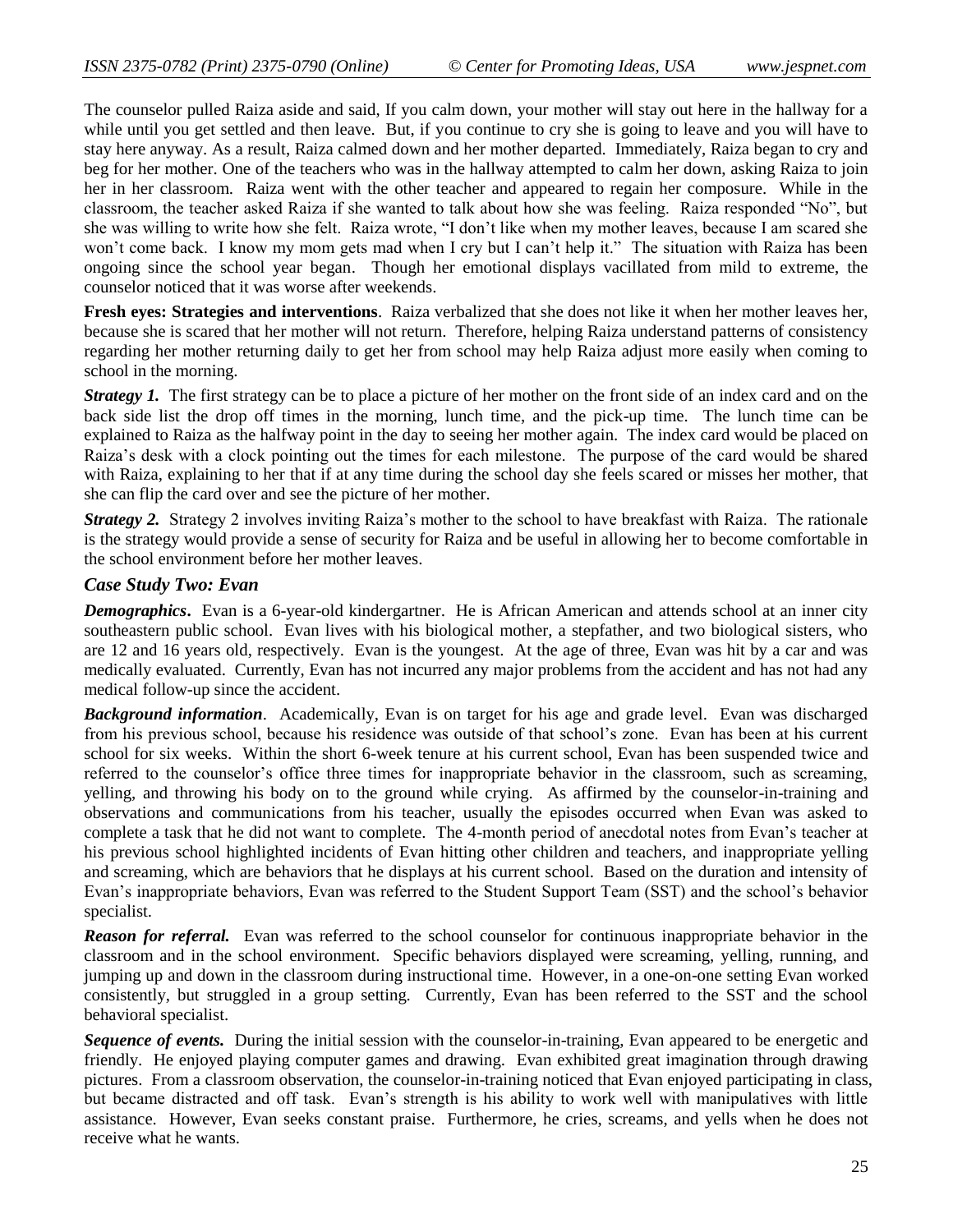# *Fresh eyes: Strategies and Interventions*

*Strategy 1*. Evan will be asked to participate in individual counseling sessions on a weekly basis for a minimum of 30 minutes for 6 weeks. During the sessions, the counselor will focus on teaching Evan to learn self-control. Also, the counselor can implement a behavior chart showing appropriate and inappropriate behaviors, which are acceptable in the school environment. During the counseling session, the counselor will discuss the function of the chart and outline rewards for appropriate behavior with Evan. A meeting with parents to confer on the techniques to assist Evan in the home environment and a list of community agencies for additional assistance would be suggested.

**Strategy 2.** Evan would be engaged in small group settings to build his social skills and to help him work on making friends effectively. The counselor can observe the student-teacher interactions in the classroom to gain an understanding of areas that can be modified and adjusted. The counselor would provide constructive feedback for Evan's teacher.

The counselor can facilitate a consultation relationship among the counseling intern, teacher, and Evan to work on building a more structured environment and concrete rules (structure, boundaries, rules, and regulations) for Evan to follow. The strategy would be used to create a less stressful environment for the teacher and a safe and welcoming environment for Evan.

## *Conclusion*

In this article, "thick description" and its relationship to a reflective case study method is discussed. The study has several potential implications for research, presentations, and treatment of behavioral disorders that educators face daily within the school environment. Most importantly, the main purpose of the article was to investigate reflective practice when working with elementary, and middle school students.

# *References*

- Adcock, S. S. & Tucker, C. ( 2016). Counseling Children and Adolescents Connecting Theory, Development and Diversity. SAGE: Publications.
- American School Counseling Association, (2008). Retrieved on April 11, 2012 from database: http://www.school counselor.org/content.asp
- Boehrer, J. & Linsky, M. (1990). Teaching with cases: Learning to question. *New Directions for Teaching and Learning*, 1990*(42)*, 41-57. doi:10.1002/tl.37219904206
- Bonwell, C. C. & Eison J. A. (1991). Active Learning: Creating Excitement in the Classroom, ASHE-ERIC Higher Education Report No. 1. The George Washington University, School of Education and Human Development, Washington, DC.
- Boyd, D. & Bee, H. (2015). Lifespan Development, Boston, MA: pearson Education, Inc  $7<sup>th</sup>$  edition.
- Brown, D. & Trusty, J. (2005). *Designing and learning comprehensive school counseling programs.* Belmont, CA: Thomson Brooks/Cole
- Center for Teaching and Learning. (1994). Speaking of teaching. *Stanford University Newsletter on Teaching*, *5*(2). Retrieved April 12, 2010, from, [http://ctl.stanford.edu/Newsletter/case\\_studies.pdf](http://ctl.stanford.edu/Newsletter/case_studies.pdf)
- Colorado State University. (1993-2010). *Case studies*. Retrieved April 11, 2010, from, http://writing.colostate. edu/guides/research/case study/com2a1.cfm
- Cowen, J. (1998). On becoming an innovative university teacher: Reflection in action. Philadelphia, PA: Society for Research in Higher Education and Open University Press.
- Dahir, C. A. & Stone, B. C. (2012). The Transformed School Counselor, 2<sup>nd</sup> Edition. Cengage Learning.
- Dollarhide, C. T. & Saginak, K. A. (2016). Comprehensive School Counseling Programs K-12 Delivery System in Action. Education , Boston.
- Dunne, D. and Brooks, K. (2004). Teaching with Cases, Society for Teaching and Learning in Higher Education. Green Guide No.5 Dalhousie University, Halifax, Nova Scotia.
- Ellis, A. K. (2001). *Teaching, learning, and assessment together: The reflective classroom*. Larchmont, NY: Eye on Education.
- Erford, B. (20150. Transforming the School Counseling Profession. Pearson Education, Boston.
- Henderson, D. A. & Thompson, C. L. 920110. Counseling Children 8<sup>th</sup> Edition, Cengage Learning.